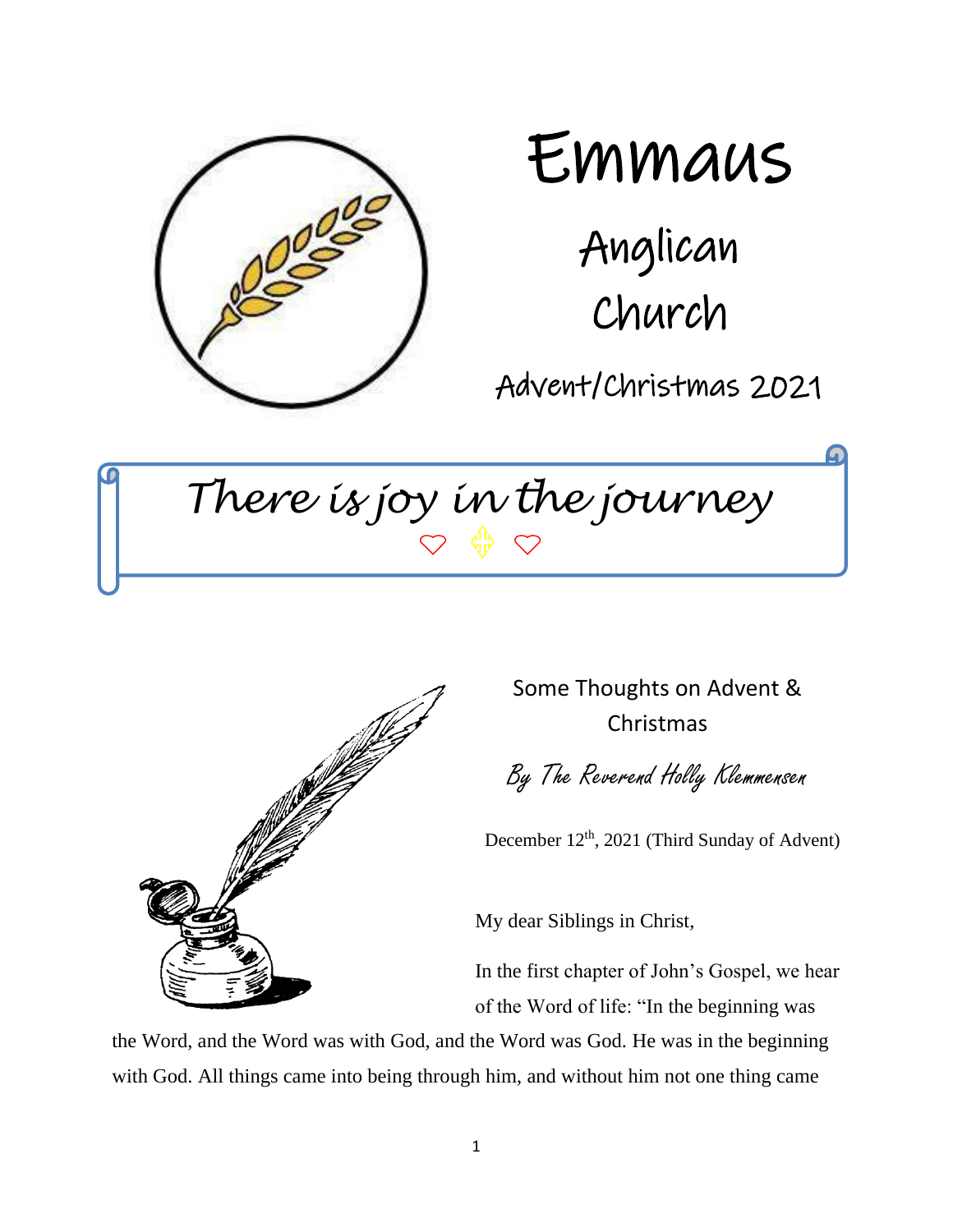into being. What has come into being in him was life, and the life was the light of all people. The light shines in the darkness, and the darkness did not overcome it." During the busy weeks of Advent and our preparations for Christmas and the celebration of the birth of the Christ Child we celebrate a season of

hope, peace, joy, and love.

We celebrate hope in our lives as we anticipate the coming of the Christ Child into a world in desperate need of hope. We celebrate the hope that shines like a star on the horizon to lead us forward as a people searching for new possibilities in our lives and in our world; an end to Covid, homelessness, hunger, war, fear, loneliness, climate disasters and illness, to name but a few.

We long for peace, inner peace to calm our spirits and assure us that no matter what may be, God is with us and we are not alone. We search for outer peace in our world, a peace that enables us to reach out to our brothers and sisters in and from many places and many circumstances.

We see joy filled faces of children who keenly anticipate the excitement of the season. The joy of the Christian faith is central to all we do and



are. The spirit of joy enables us to reach out to others. In places where joy is lacking, let us be the face, hands, and hearts of joy to share with one another.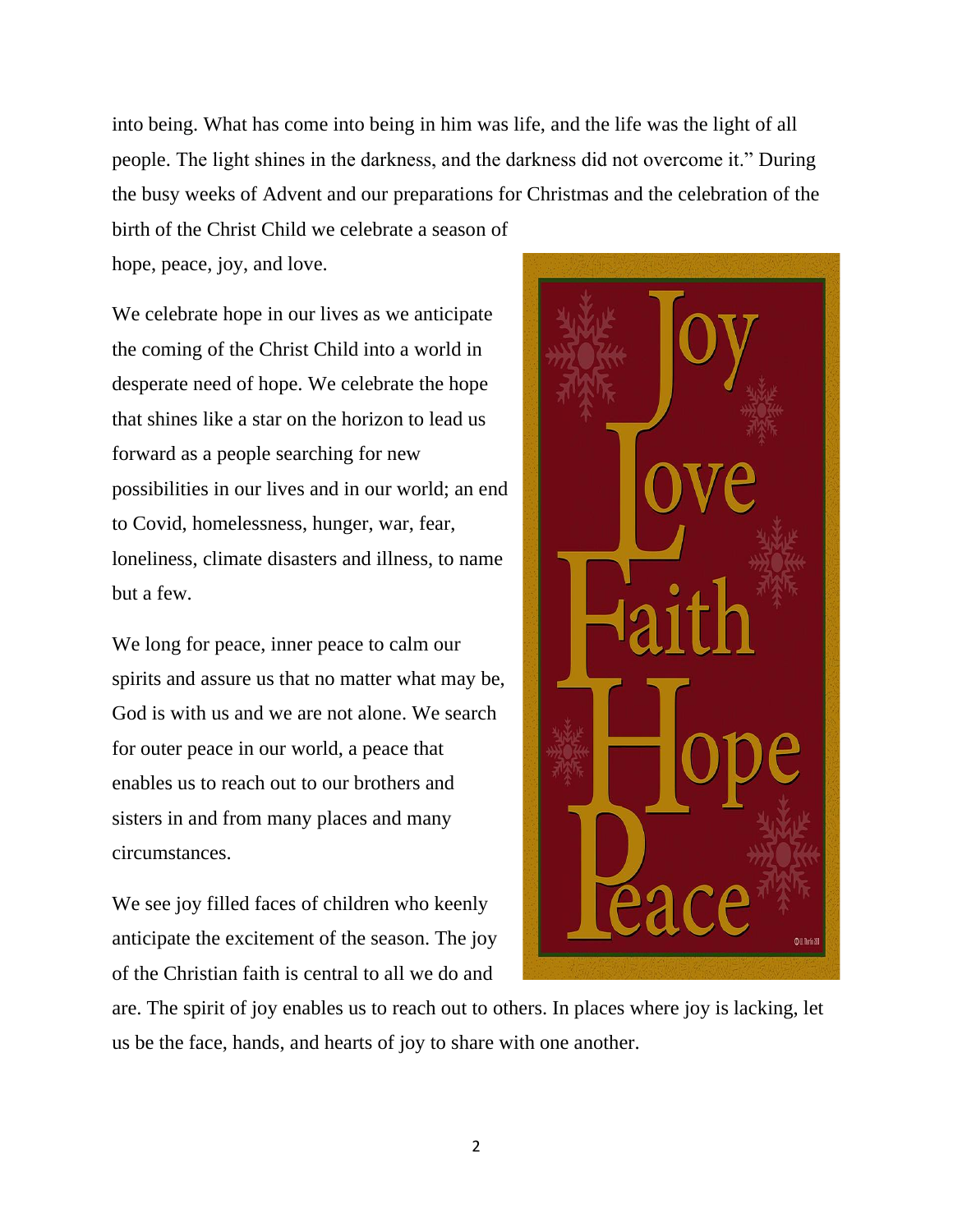As we approach Christmas the power of love is revealed through the birth of the baby Jesus in a manger. A love that gives without counting the cost, the love that weaves compassion and justice together, the love that endures when the going gets rough, the love that was revealed in the life and sacrifice of Jesus. Let us remember to love others, love God and love ourselves – there is no greater mission in our life and in our world.

Looking back over 2021 we reflect on all that has happened during the year. We pause to experience the present moment and we look forward to the New Year ahead through faith in the life-giving power revealed in the life of the Christ Child. For children, this is a time of excitement and anticipation; for others, this is a season filled with responsibilities, activity and it is to be hoped, some excitement and anticipation! Some are traveling during Advent and Christmas to be with family or friends, while others spend the coming days quietly at home. May this be a special Advent and Christmas for each of us, as we experience in a new way, God reaching out to us. May the blessings of Christmas be with one and all!

Hope. Peace. Joy. Love. These are the prayers we share for our world and for one another, as we continue our journey through Advent towards Christmas when we welcome and receive in our hearts once more, the Christ Child.

From my family to you and yours, I wish you and your loved ones a Blessed Christmas and I hope you will join with us to celebrate our Saviour's birth at our Christmas Services.

Warmest Christmas Blessings,

Holly+

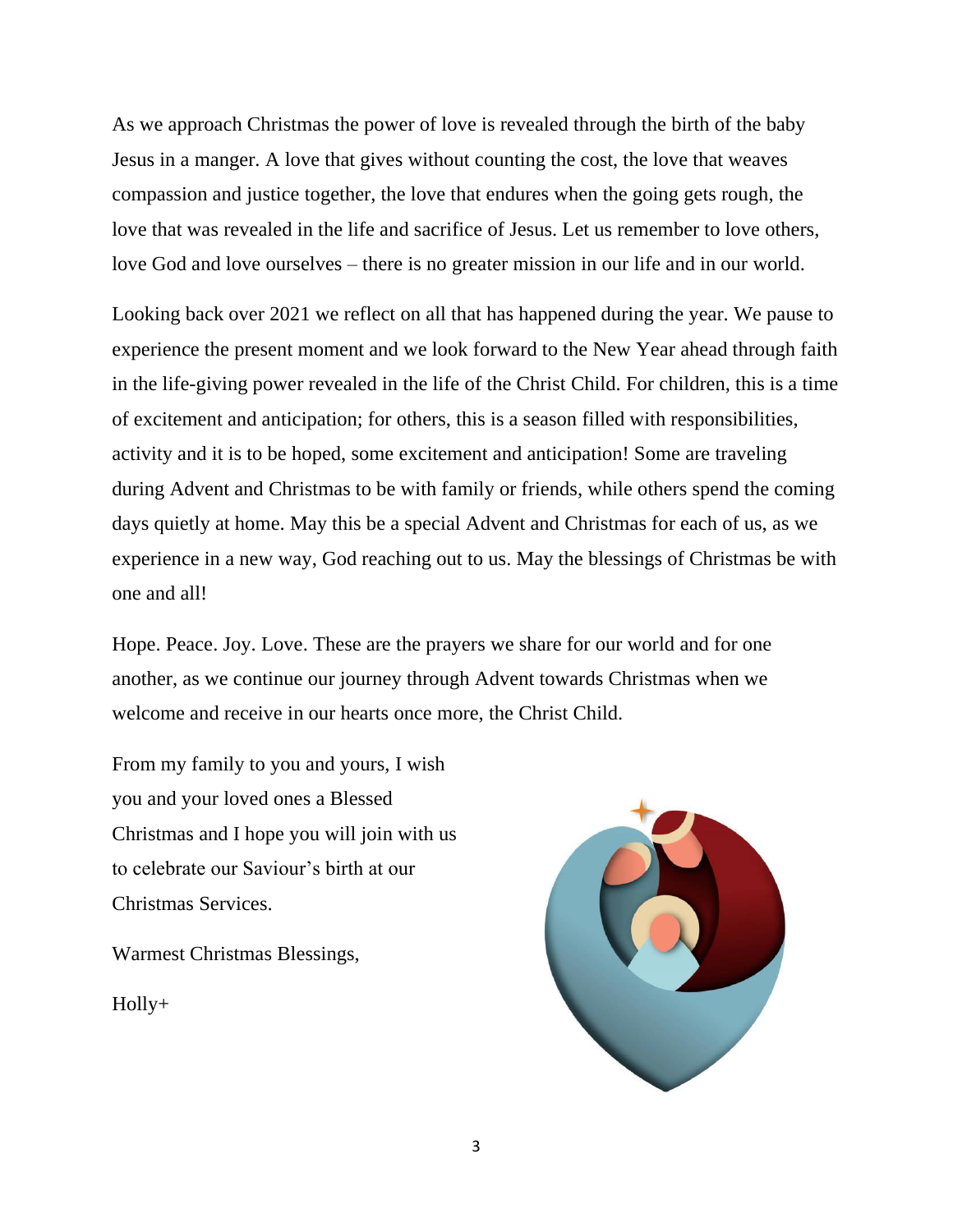#### **KEEPING IN TOUCH WITH THE ACW**

Once again, the ACW of Emmaus Anglican Church has held no meetings during the 2021 year due to the ongoing pandemic.

However, this month the Executive made the decision to make charitable donations to five organizations: Christmas Cheer, Council of the North, Teen Challenge, Mary Sherwood, and Pauline's Place. The amount for these donations totals \$1600.

We do not know when our meetings will resume but we will try to keep in touch by email throughout the next few months. In the meantime, we wish you all a Blessed Advent and a Joyous Christmas.



Emmaus is once again a depot for the distribution of gifts for families in need in our area. This will be December 15, 8:30am to 11:30am. Thank you for your generous donations to this worthy undertaking.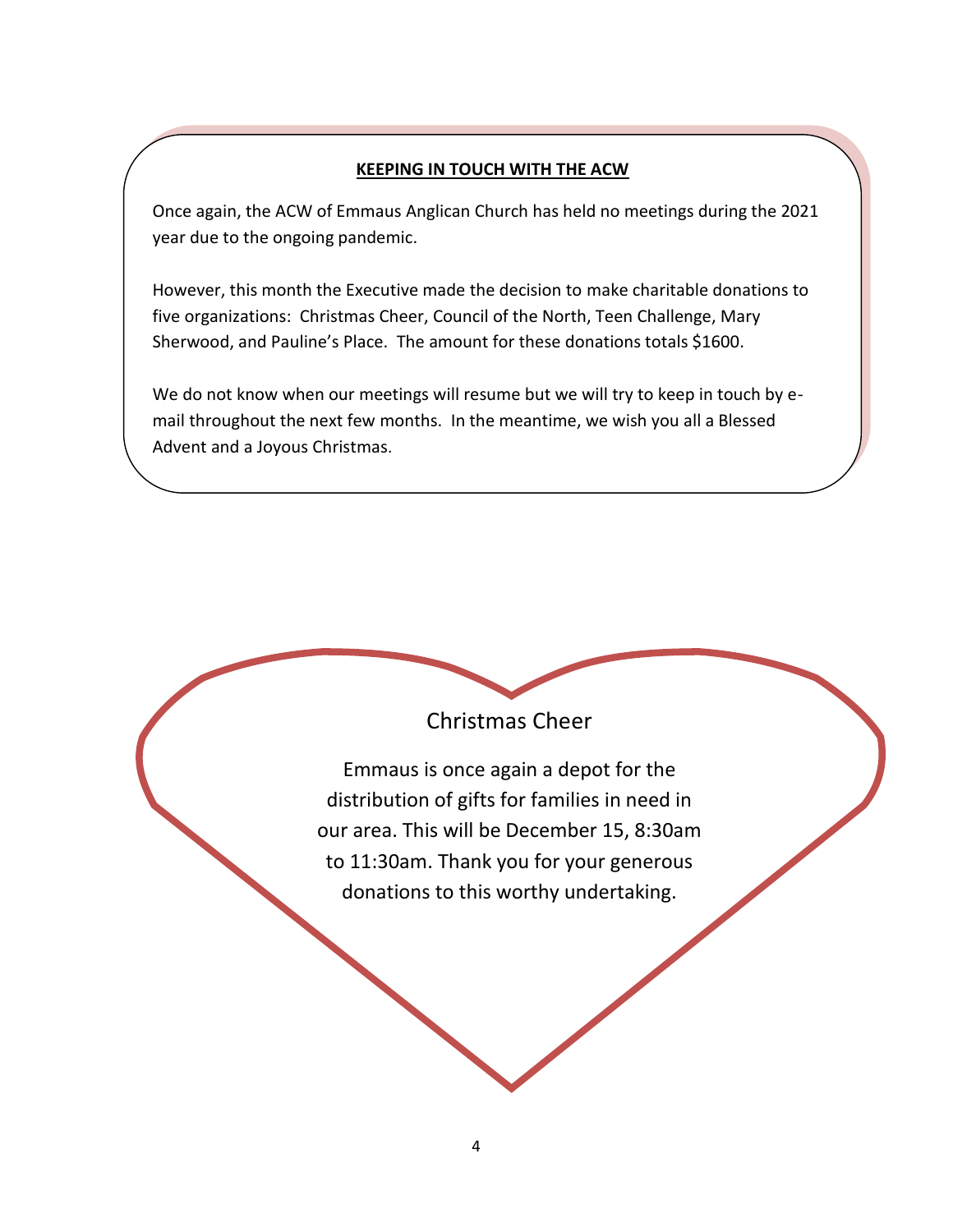Weekly Bible Study Resuming January 5, 2022 Each Wednesday there are two bible studies with Pastor Holly: 10- 11:30am (at Emmaus) and then again at 7-8:30pm (via Zoom). No prior bible study experience required – come and listen, read and ask questions and be part of our incredible conversations. Talk to Holly+ or a participant to learn more about this experience. All are welcome, all the time!



# Christmas Eve Services

## \* Holy Communion \*

### at Emmaus

4:30pm: Family Service

7pm: Traditional Service (also livestreamed/recorded)

11pm: Candlelight Mass

Due to pandemic restrictions on the number of people who can be in the worship space at any one time, please contact the office to let us know which service you will be attending. [For additional protocols please see page 9]. Thank you very much. (phone: 705-759-2545 or email: [emmausanglicanssm@gmail.com\)](mailto:emmausanglicanssm@gmail.com)

**More Christmas Season Services (all Holy Communion)**: *Christmas Day* (Dec.25) 10am [Quiet Christmas Morn with The Rev. Holly Klemmensen]; *Christmas I* (Dec.26) 10:30am [Presider: The Rev. Holly Klemmensen; Preacher: The Rev. Susan Montague Koyle]; *The Epiphany* (Jan.2) 10:30am [Presider & Preacher: Archbishop Anne Germond]; *The Baptism of the Lord* (Jan.9) 10:30am [Presider & Preacher: The Rev. Holly Klemmensen] \*Note: all Sunday services are livestreamed/recorded

**Important Notice**: The Church Office will be closed Monday, December 27<sup>th</sup>, 2021 through to Saturday, January 1<sup>st</sup>, 2022 (inclusive) as staff takes life at a much-needed slower pace.  $\odot$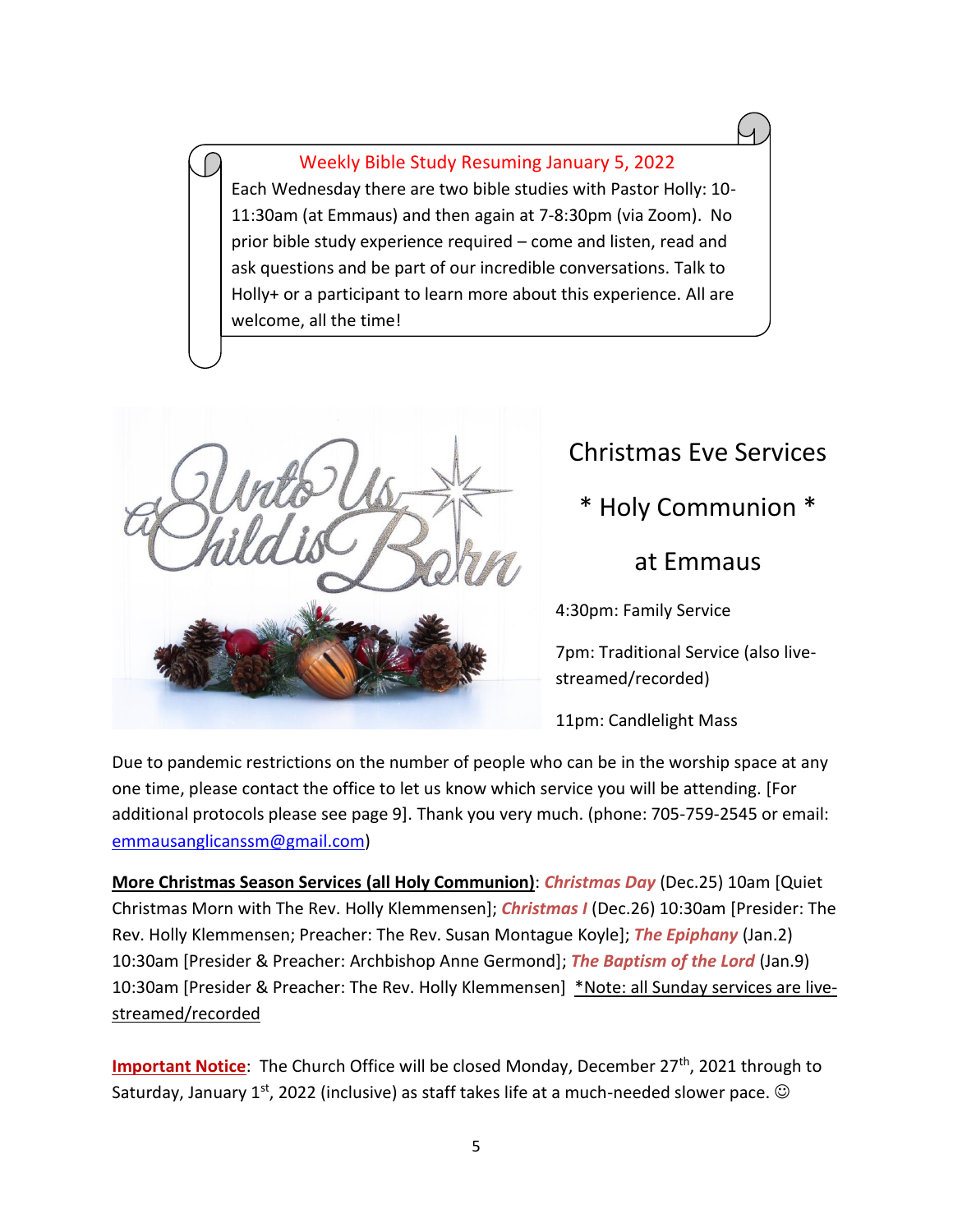An Update on Christmas Celebrations at Vincent Place

Dear Friends,

Thank you for your generous support and your prayers for our Vincent Place family. Many changes continue to occur due to COVID-19 which also means some changes to the giving of gifts this December.

Meals will be take-out – handed out at the door this year. Imagine a Christmas dinner in a Styrofoam container with no second helpings, no sharing of fellowship around a festive table, and not even a chance to get inside to warm up.

A limited number of volunteers shopped, sorted and packaged the gifts for distribution. This year, all of the gifts were distributed on the weekly Lunches for Learning routes. We had two enormous batches of gifts that we delivered on two consecutive Fridays in December. Once again, thank you to the generous people who donated gifts, money, time, and talents (of the sorting, wrapping, organizing, driving variety!) Together, we helped make Christmas a little brighter for about 88 local families!

Speaking of generous people, Canadian Tire outdid their very generous donations of gifts last year, providing nearly \$1000 worth of toys!

Thank you to all of the people who made the apple pie making a success (the buyers, the eaters, and  $-$  of course  $-$  the makers)! That was a major source of funding for our work with St. Vincent Place.

As we look forward to 2022, we pray that our church – the Body of Christ – will continue to live and reveal the kingdom of God in the world.

In the peace and hope of the awaited King,

The St. Vincent Place Christmas organizing committee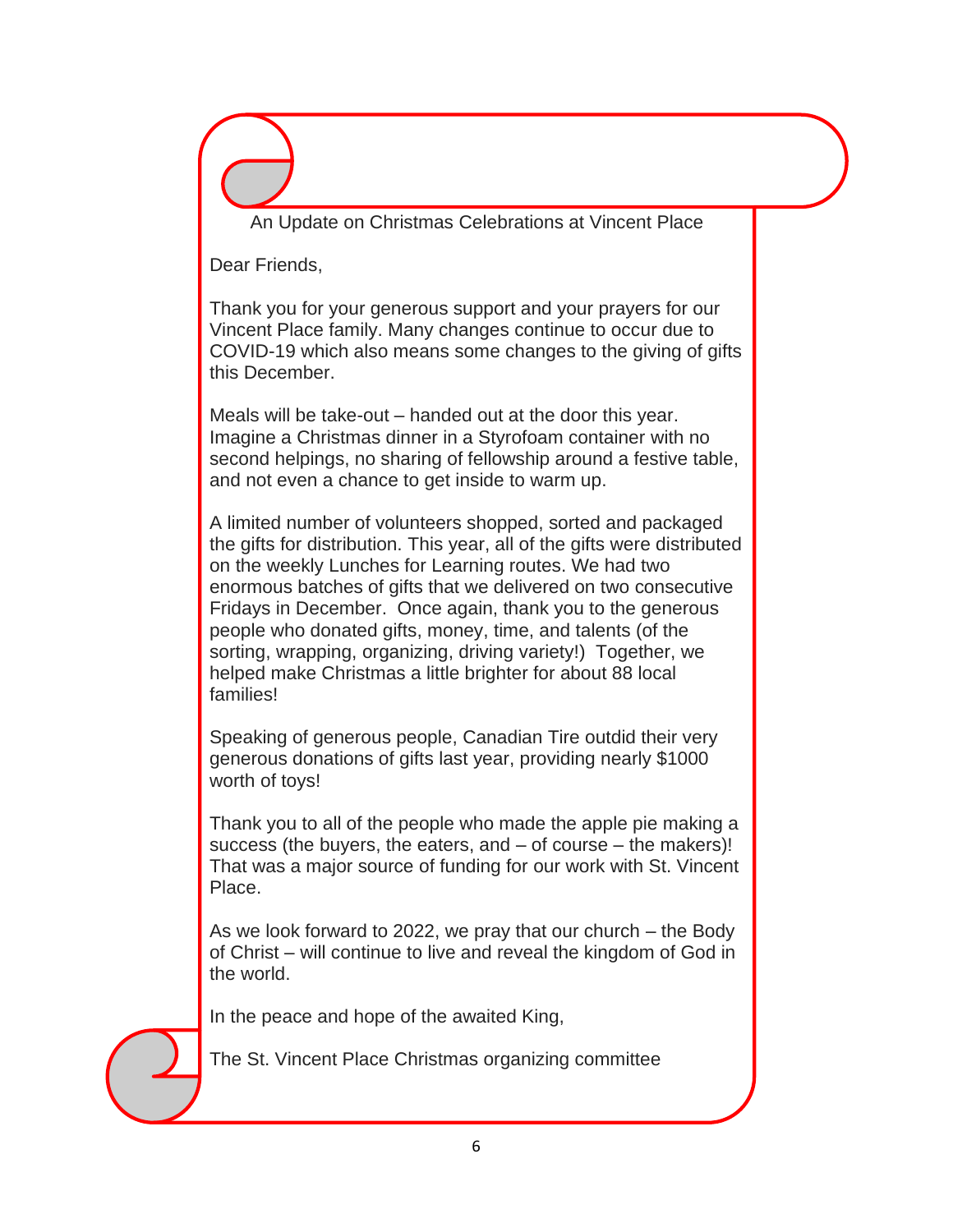

#### **A Report from the Altar Guild**

Advent is such a wonderful time where we are preparing for the birth of Jesus. There is always so much happening in the church calendar. Here at Emmaus we have not only our regular Sunday services, but there are a few additional services which we hope will be of interest. Algoma Public Health rules are being followed. We are likely safer in church than at the grocery store.

Our Altar Guild members have changed somewhat since the beginning of COVID-19. Some members have not been participating due to their own low immune system or that of a family member. Prior to COVID we had eight regular members. Since then, one retired, and three have stayed back due to health concerns. Where we previously had four teams of two, we now have four ladies working individually each week in most cases. I really wish Santa would bring us about four new members.

The church looks especially lovely during Advent and Christmas. Decorations will soon be up and the beautiful red poinsettias will add to our worship space as well.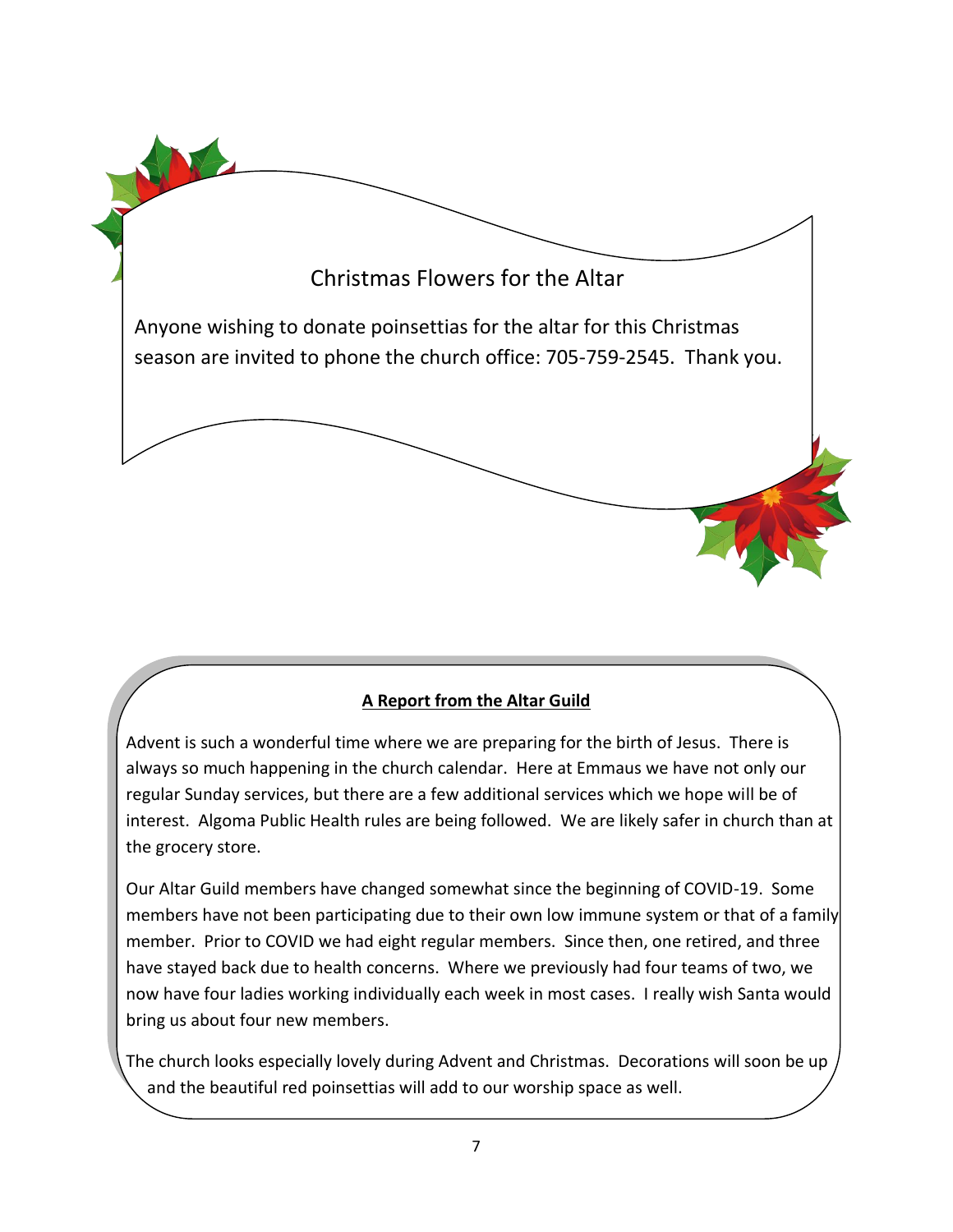#### **Altar Guild Report continued…**

Rev. Holly has some new and different services coming up in the next few weeks. We hope you will attend and bring some family members to share in this blessed time in the church calendar. We acknowledge that there are so many things we cannot do these days, but thankfully there are still things we can do while remaining safe. Although everything is not exactly the same as pre-COVID, being in attendance for worship as a family or group provides some comfort by being in our much-loved worship space and seeing folks you may not have seen for a while.

Sincerely,

Edie LeBlanc



Some good news…

On Sunday September 19<sup>th</sup>, during our 10:30am live streamed service, I had the pleasure to install Liz Hamel as our new licensed Lay Reader! Alison Weir vested Liz and presented her with her scarf. Many blessings, Liz, as you embark on this new ministry of yours, that you share with us! Thank you to Alison for preparing and supporting Liz on this journey. *Holly+*



Left to right: Alison Weir, Liz Hamel, The Rev. Holly Klemmensen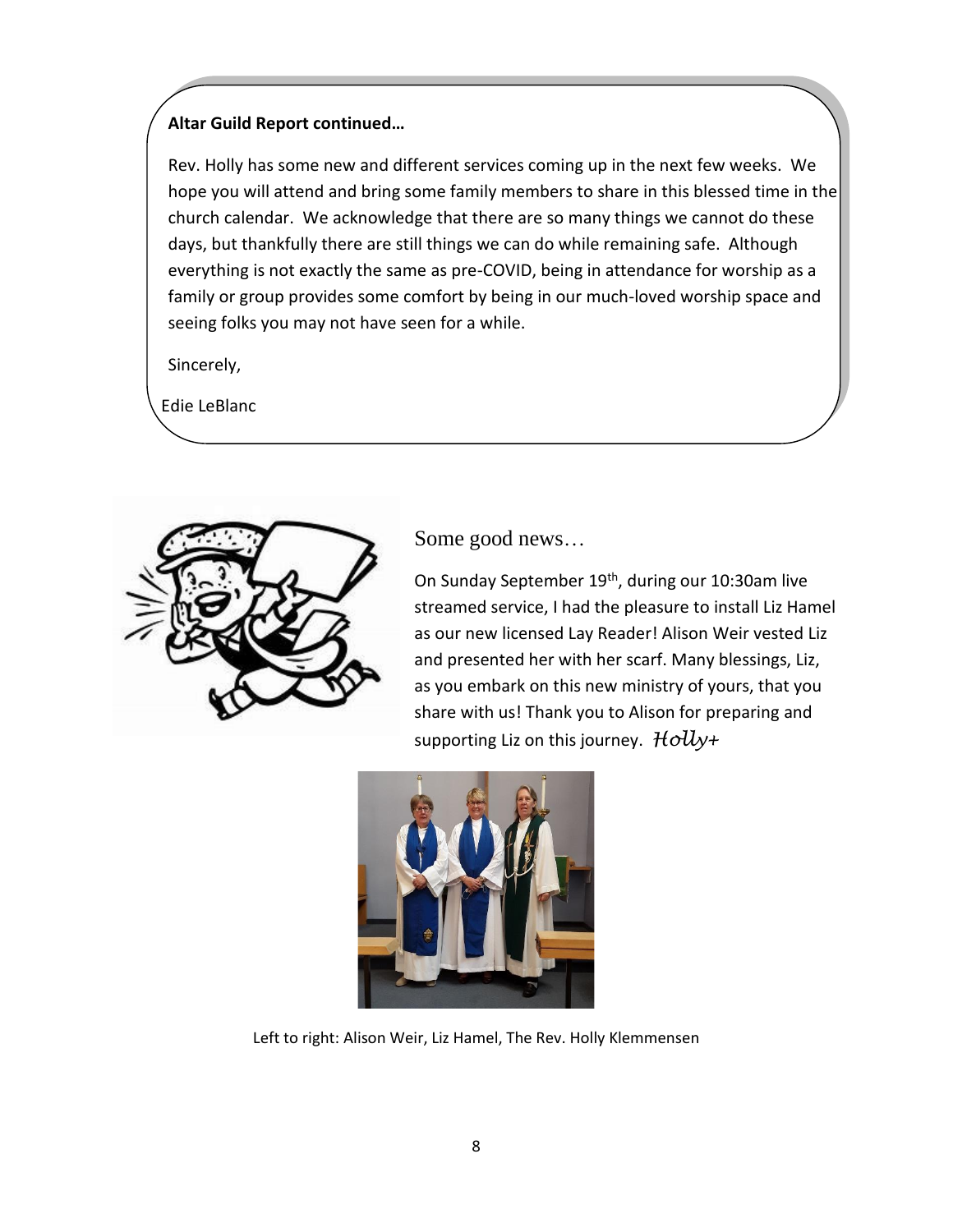#### **Reminder of Covid Protocols For attending church**

We are reminding everyone about the protocols for attending church at this time as we will be holding several services for Christmas and it is important that we adhere to the rules set down for us by Algoma Public Health and the Diocese of Algoma. Due to social distancing requirements, those attending Christmas Eve Services are asked to pre-register [See page 5].

When attending church you will be logged in with your name, phone number and the time you attended. This is to enable us to contact you if we need to.

You must wear a mask when entering the building. If you do not have one we will provide one for you. You must keep your mask on at all times.

There is a hand sanitizing station which you must use when entering the building.

Entering and exiting the church must be carried out in such a way as to maintain safe social distancing. We cannot congregate in the aisles or in the narthex and talk to our friends.

Social distancing is in place in our buildings. The pews are marked to indicate where you should sit. We can sit folks in "family bubbles" but as a general rule the 6 feet distancing applies.

Capacity limits are not in place in the worship space however, there really are limits because of social distancing. Once the pews are filled to the social distancing mandate, we have reached the capacity for our space.

Singing is not allowed by the congregation. The musicians in the choir area are permitted to sing, wearing masks, while maintaining a distance of 13 feet from the nearest seated congregants.

Coffee hours and social times are not permitted at this time in Algoma. When and if that restriction is lifted only those who are fully vaccinated may participate. Proof of double vaccination will be required for anyone who wishes to participate in coffee hours.

Confirmation of Double Vaccination: We require proof of double vaccination for employees of the church, lay readers, lay stewards, advisory board members, altar guild members, sidespeople, lectors, choir members, musicians, and folks who are involved in ministries at the church. Please bring your proof to the office to show Mary.

Should you have any questions about any of the protocols please call the office to discuss.

Merry Christmas to all!! Mary McDonald